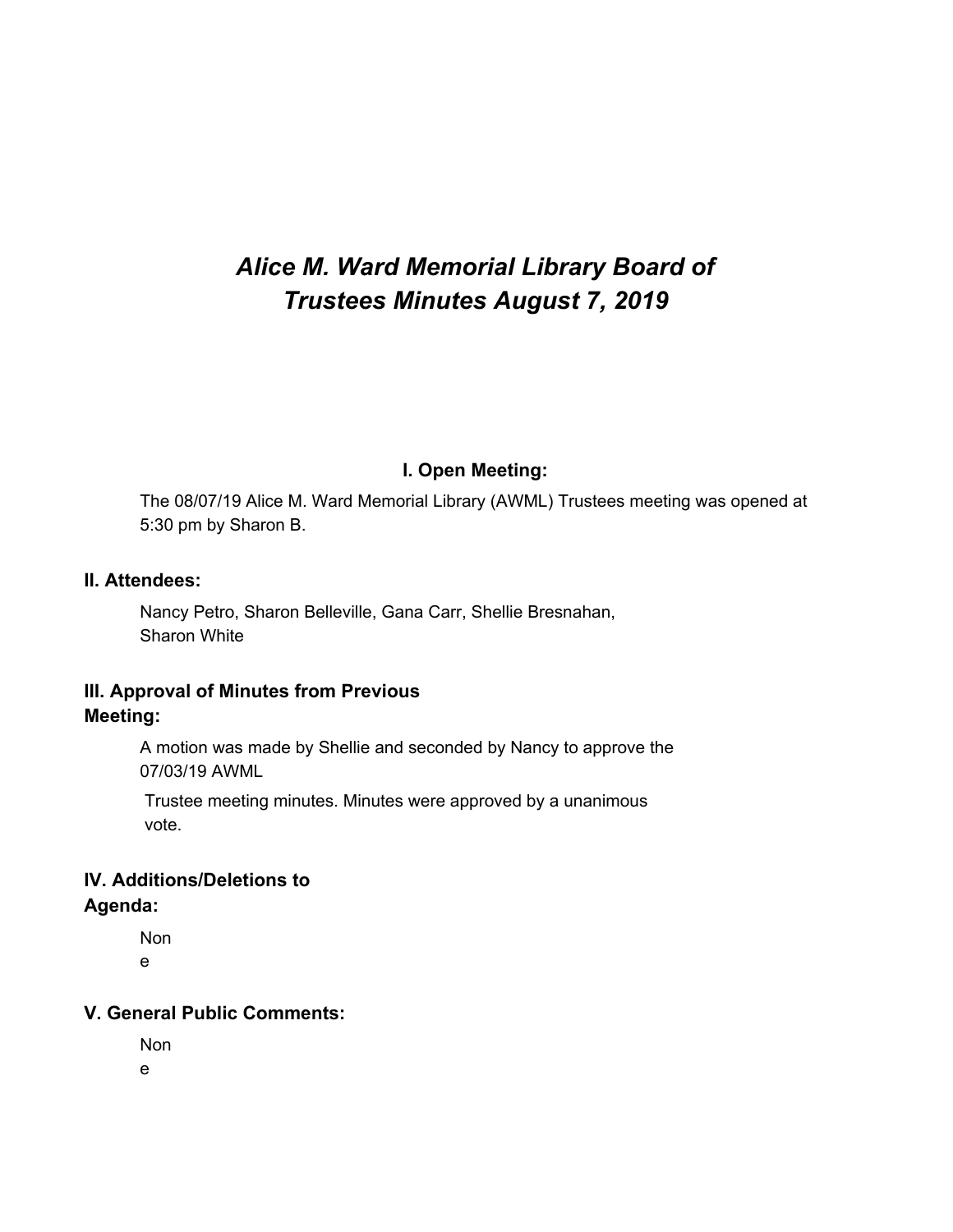#### **VI. Building Maintenance/Concerns:**

Restored windows reinstalled and more take out for repairs and restoration. Requested a plan and quote for replacement/repair of front door and side lights as well as side door repair or replacement from Sally for possible project after window restoration is completed.

Exterior painting is progressing nicely.

Sharon B checking in with electrician about returning to work continue lighting upgrades and Sharon W checking in with Chris Mailloux regarding the park side "dummy" door.

#### **VII. Budget Review:**

Budget review: budget accounting appears to be in order. Interlibrary loan costs well above last year- many books being requested by our patrons as well as many libraries requesting books from AWML. Overall

budget is in line with time of year/expenditures. Shellie made a motion to accept the budget report as it stands, seconded by Gana. Unanimously approved.

A donation was received in memory of Virginia Carr. Book sale went well. Money made there will be used to purchase AWML bookmarks/magnets.

## **VIII. Policy/Bylaw Review:**

None this month. Sharon W. will take some time to as she can to review library policies and will bring them to the trustees for review and revision as she becomes familiar with the day to day operations and needs of the library.

## **IX. Library Activity:**

Book sale during Sugar on Snow and Community Flea Market did well. Paint and sip postponed due to conflict with a similar CRAG event in town. See Librarian's report for additional information.

## **X. Ongoing/Future Goals:**

Focus on increasing teen usage of the library. Sharon considering avenues to achieve this, such as a teen & parent paint night. Downton Abbey activity- September "Border Books"- an idea in planning stages. Refresh and infuse new life into "Go Ask Alice" book club. Survey forthcoming to gather information on patron preferences and ideas.